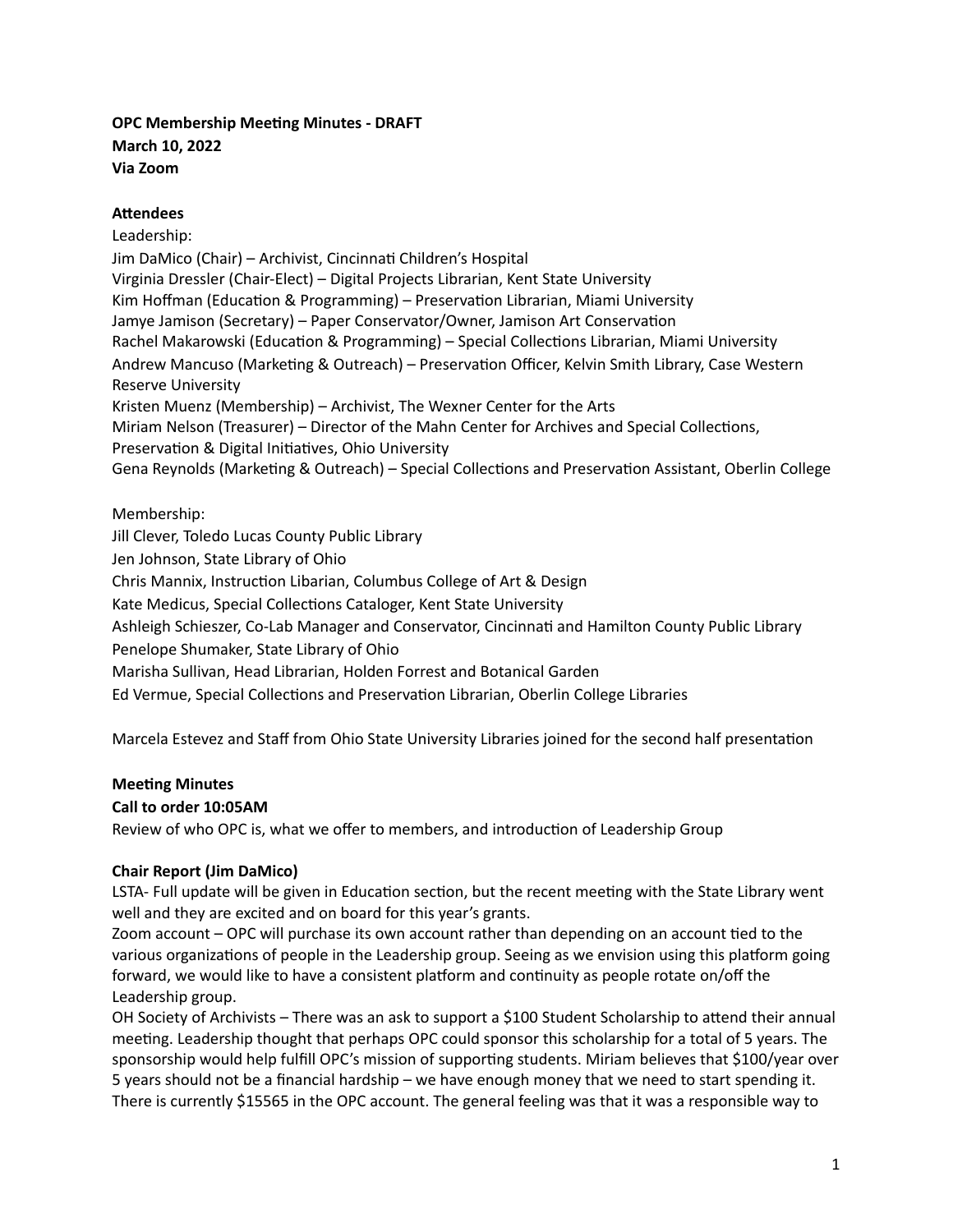use our money and a great way to give back to the wider community. Ed wondered if we could do more and asked how expensive the meetings were. The grant is specifically for students. It was noted that Midwest Conservation Guild has something similar and it has been very successful. Jim will look into whether there is a requirement like a meeting summary or something similar that the attendee has to provide after the meeting.

# Jim proposed to vote to fund this scholarship for the next 5 years for a total of \$500. Andrew **seconded. All in favor.**

## **Chair-Elect Report (Virginia Dressler)**

Ginnie will start organizing grants for this year. She and Miriam are looking into a partnership with OHDig which will be discussed at the next meeting.

#### **Approval of Minutes (Jamye Jamison)**

Minutes for the November Membership meeting were distributed to members over email. Jamye asked if there were any changes. None noted.

**Jamye proposed to accept the November Meeng minutes as wrien. Miriam second. All in favor.**

#### **Finance Report (Miriam Nelson)**

Quiet start to the year. There has been a steady trickle of membership renewals. This is a good time to push out grants.

#### **Membership Report (Kristen Muenz)**

As has been said, it was a quiet start to the year, but anticipate memberships to getting going soon.

#### **Markeng & Outreach Report (Andrew Mancuso & Gena Reynolds)**

They have been working to keep members updated about events and grants. This meeting is the first event of 2022. Gena noted that they are making sure to follow all member institutions Instagram accounts and reposting.

## **Educaon & Programming Report (Rachel Makarowski & Kim Hoffman)**

LSTA meeting - Program will be the same virtual format with similar dates. LSTA will begin promotion in April/May with the live virtual meeting kick-off in early June. Kim and Rachel and currently reviewing modules in the program to look for dates or anything else that might need to be updated for 2022. Jim will be the point person for OPC but will delegate appropriately as needed.

Overview for 2022 – Round table for May meeting – favorite tool or mistake you learned from – what are people more interested in? September will be a DEAI focused event. November meeting feature Andrew giving an overview about the multi spectral imaging project in which some OPC institutions have been participating.

General consensus was in favor of the tool roundtable so that will be the focus for May's meeting.

Extra time in meeting used to round robin with members to get updates on everyone's institutions.

**15 Minute Break**